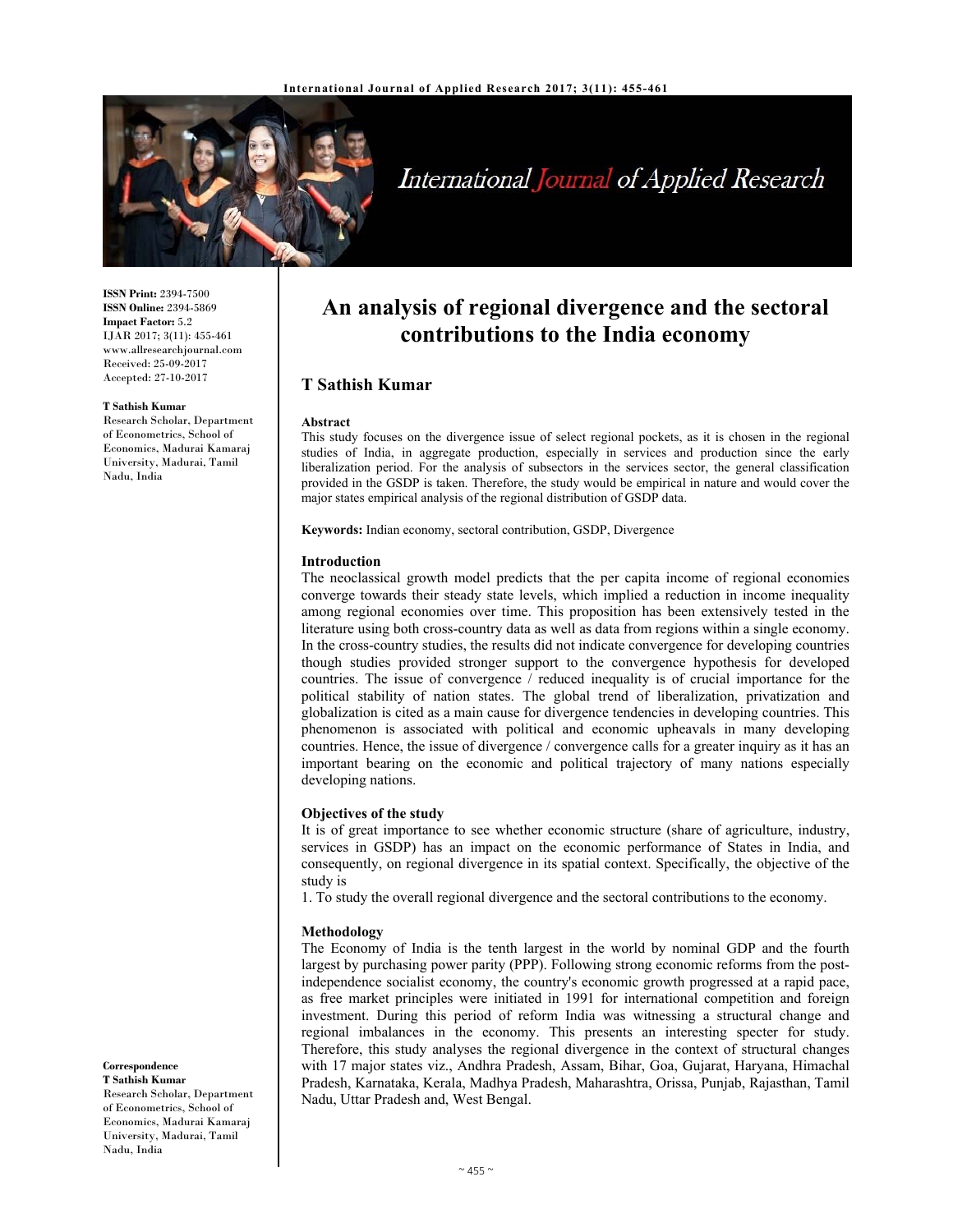#### **Methodology of Structural Divergence Analysis**

The literature on the convergence of regional economies has largely ignored the role played by various sectors in this process. Even though a few contributions have tried to throw some light on the role of the sectors, they have not quantified the contribution of each of the sectors in the trends in regional inequality. In order to quantify these roles, it is necessary to decompose these trends in regional inequality into their sectoral components. In this section, we shall describe a framework that can be used for this purpose. For the sake of convenience, we shall present the following analysis in terms of divergence, although it is also applicable for analysing convergence. Our starting point is to choose a measure for the rate of divergence of regions over time. Since the objective of this study is to decompose the total divergence into its sectoral components, we need a measure that is amenable to algebraic treatment. As we shall show in this section, the coefficient of variation can be used for this purpose.<sup>4</sup>

According to the coefficient of variation-based approach, any increase in inequality among the economies (measured by the coefficient of variation of the distribution of their output) over time indicates divergence. In order to estimate how much each of the sectors contribute to the aggregate divergence, the first step is to quantify the rate of divergence. In the regression-based approach, this is measured by the speed of divergence, and is determined from the estimation of the neoclassical growth model. However, there is no equivalent term in the coefficient of variation-based approach, although the degree of divergence is determined by the extent of the increase in the coefficient of variation. We formalize this idea by defining the rate of divergence as the growth rate of inequality, i.e., the growth rate of the coefficient of variation of output over time. Thus, denoting per capita regional output by  $X_i$ , its coefficient of variation by  $C(X_i)$ , and the rate of divergence by D, we have

$$
D = \frac{C(X_i)}{C(X_i)}
$$

Let there be n regions such that the output of each region is given by  $X$ ,  $i = 1...n$ . Let there be m sectors that contribute to each region's output  $X_i$ , such that the output of each sector in each region is given by  $X_{ij}$ ,  $i = 1...n$ ,  $j = 1...m$ . Then,  $X_i = \sum$  $X_{ij}$ 

Thus, 
$$
\overline{x} = \frac{1}{n} \sum_{j} X_i = \frac{1}{n} \sum_{j} \sum_{j} X_{ij} = \sum_{j} \frac{1}{n} \sum_{i} X_{ij} = \sum_{j} \overline{X_j}
$$

The above equation indicates that the average output for the economy is equal to the sum of the average output of each of the sectors. Next, define  $P_i$  as the ratio between the average output of the jth sector and the average output of the economy.

Thus, 
$$
P_j = \frac{\overline{X_j}}{\overline{X}}
$$

Let us also assume that  $(X_i)$ ,  $Var(X_i)$ ,  $Cov(X_{ij}, X_{ik})$  and  $r_{ij,ik}$ are the symbols for the standard deviation, variance, covariance and the correlation coefficient of the corresponding variables, respectively.

By definition, 
$$
Var(X_i) = \frac{1}{n} \sum_{i} (X_i - \overline{X})^2
$$

$$
\begin{aligned}\n&= \frac{1}{n} \sum_{i} \left( X_{ij} - \sum_{i} \overline{X} \right)^{2} \\
&= \frac{1}{n} \sum_{i} \left[ \sum_{j} \left( X_{ij} - \overline{X} \right)^{2} \right] \\
&= \\
&\sum_{i} \left[ \frac{1}{n} \sum_{i} \left\{ (X_{ij} - \overline{X}_{j}) \left( \sum_{k} \left( X_{kj} - \overline{X}_{k} \right) \right) \right\} \right]_{k=1...m} \\
&= \sum_{j} \left[ \sum_{k} \left( \text{Cov}(X_{ij}, X_{ik}) \right)^{2} \right] \\
&\text{Var}(X_{i}) = \sum_{j} \text{Cov}(X_{ij}, X_{i})\n\end{aligned}
$$

Now by definition, the coefficient of variation is given by,

$$
C(X_i) = \frac{\sigma(X_i)}{X} = \frac{\text{Var}(X_i)}{\sigma(X_i) \times X}
$$

Substituting this we get,  
\n
$$
\Sigma \text{Cov}(X_{ij}, X_i)
$$
\n
$$
C(X_i) = \frac{i}{\sigma(X_i) \times \overline{X}}
$$
\n
$$
= \sum_j \frac{\sigma(X_{ij}) \times r_{ij, i}}{\overline{x}}
$$
\n
$$
= \sum_j \left( \frac{\sigma(X_{ij})}{\overline{x}} \times \frac{\overline{x_j}}{\overline{x}} \times r_{ij, j} \right)
$$

$$
C(X_i) = \sum_j (C(X_{ij}) \times P_j \times r_{ij. i})
$$

This indicates that the level of aggregate inequality (measured by the coefficient of variation of aggregate output) is equal to the sum of each sectors contribution. The contribution of each sector is equal to the product of: (i) the inequality in the sector, (ii) the average regional output of the sector as a proportion of the average regional output, and (iii) the correlation coefficient between the sector and the whole economy. This means that the inequality for the aggregate economy is affected not only by the sectoral inequalities, but also by the relative size of the sectors and their interlinkage with the economy. The size of the sectors add a scale effect to the sectoral inequality, i.e, a larger sector adds more to the economy's inequality compared to a smaller sector. The interlinkages of a sector with the whole economy - represented by the correlation coefficient between the two – also has an important role. This is due to the fact that a high correlation between any sector and the economy implies that a region that has a relatively high output from that sector also has a relatively high aggregate output, while a region that has a relatively low output from that sector also has a relatively low aggregate output. Thus, for a given level of inequality in the sector, an increase in the correlation coefficient increases the economy's inequality.

The expression breaks up the coefficient of variation of aggregate output into its sectoral components. However, in order to derive the rate of divergence, we need to derive the growth rate of coefficient of variation. Differentiating both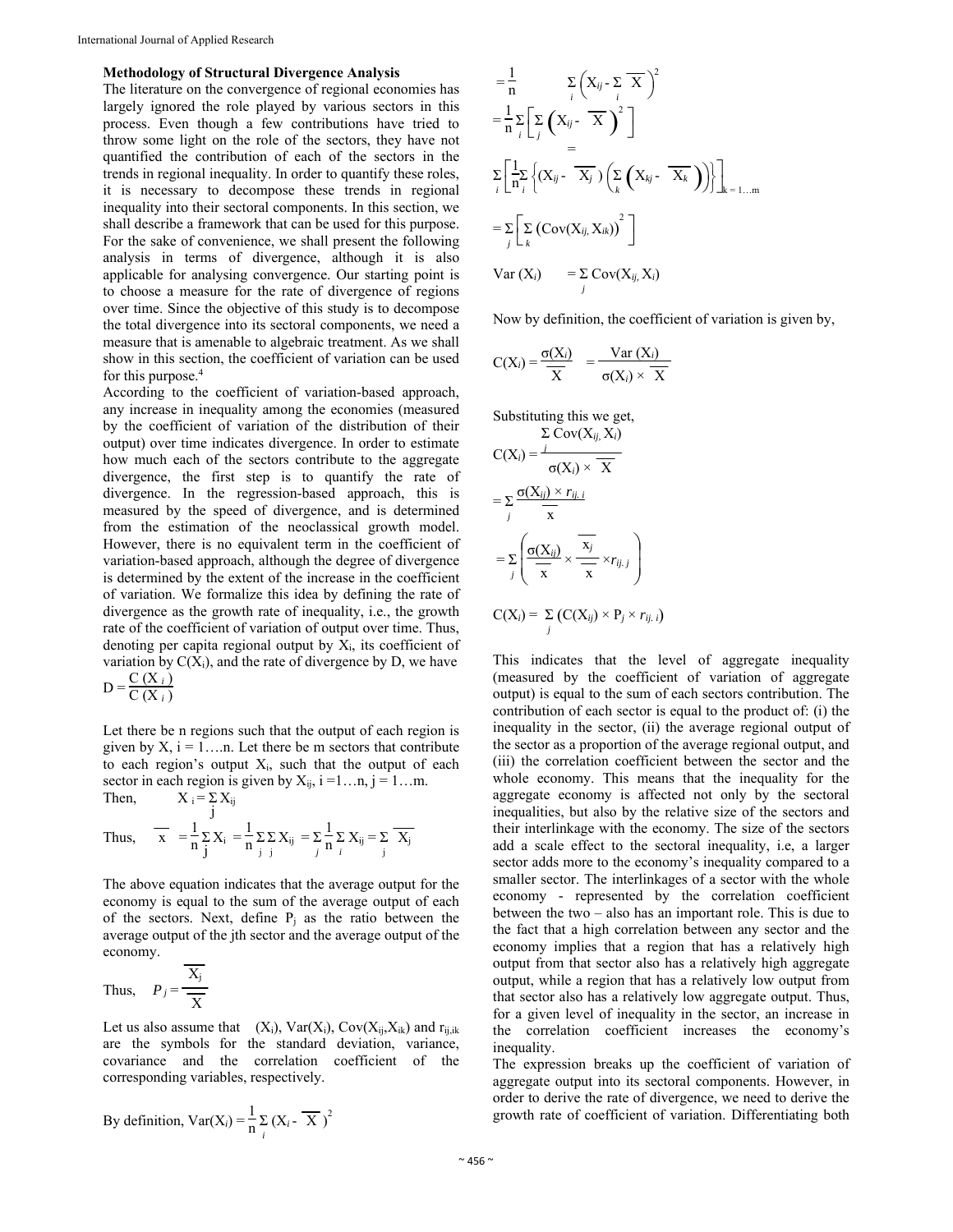sides of the above equation with respect to time and dividing by  $C(X_i)$  we get,

$$
\frac{C(X_i)}{C(X_i)} = \sum_j \left[ \left( \frac{C(X_{ij})}{C(X_{ij})} + \frac{P_j}{P_j} + \frac{r_{ij,i}}{r_{ij,i}} \right) \times \frac{C(X_{ij}) \times P_j \times r_{ij,i}}{C(X_i)} \right]
$$

This implies that the aggregate divergence is equal to the weighted sum of growth rates of the three components in the previous equation. In each case, the weights are the sectors' contribution to the economy's initial levels of inequality, as a ratio of the economy's initial levels of inequality. It should be noted here that the later equation follows from earlier equation only in continuous time, when certain cross products arising out of an expansion of earlier take up negligible values and are assumed to be equal to zero. However, when we will use these equations to undertake some measurement in discrete time (in the next section), errors creep in due to non- negligible values of the cross products. In that case, the right hand side of later becomes approximately equal to the left hand side of the equation.

#### **Results and Discussions**

This section deals with the analysis of interrelationship between the aggregate divergence and the structural divergences of GSDP sectors, the role of services sector in aggregate divergence in India and the spatial inter connection and patterns in services sector output in the study period. The data described and the tool suggested in the methodology section is used to draw conclusion. The framework described in the methodology is used to derive the comparative contributions of the agricultural, industrial and the services sector in changing the regional inequalities in India during the post liberations era. Most studies dealing with the regional dimensions of the Indian economy consider the states as the appropriate unit of their analysis and base their study on the major states of India. In consonance with this approach, data from seventeen major

Indian states, i.e., Andhra Pradesh, Assam, Bihar, Gujarat, Karnataka, Kerala, Maharashtra, Madhya Pradesh, Orissa, Punjab, Rajasthan, Tamil Nadu, Uttar Pradesh, West Bengal, Goa, Haryana and Himachal Pradesh. In order to generate data on the aggregate and sectoral output of the states, we use GSDP (Gross State Domestic Product) data classified by industry of origin. The agricultural output is derived by aggregating over agriculture, forestry and logging and fishing, while the industrial output is the aggregate of mining and quarrying, registered and unregistered manufacturing, construction and electricity, gas and water supply. The services sector comprises of transport, storage and communication, trade, hotels and restaurants, banking and insurance, real estate, ownership of dwellings and business services, public administration and other services.

The objective of this empirical exercise is to use the framework described in the methodology to measure: (a) the contribution of sectoral divergences, and (b) the total contribution by each sector in the divergence of aggregate output. It is shown in the preceding section that the aggregate divergence is equal to the weighted sum of the growth of three components which are, (i) the inequality in the sectors, (ii) the average regional output of the sectors as a proportion of average regional output and (iii) the correlation coefficient between the sectors and the aggregate economy. Table 1, 2 and 3 deals with each of these three components respectively. Table 1 presents the inequality at the aggregate and sectoral levels over the chosen time period. The upper part of the table presents the coefficient of variation of per capita output for the states covered by this study, for all the years under consideration. Column two gives the coefficient of variation for per capita output (GSDP), column three for the per capita agricultural output, column four for the per capita industrial output (S) and the fifth column for the per capita services output.

| Year    | <b>Primary Sector</b> | <b>Industry Sector</b> | <b>Services Sector</b> |
|---------|-----------------------|------------------------|------------------------|
| 1980-81 | 0.381932              | 0.237772               | 0.380296               |
| 1981-82 | 0.384861              | 0.233096               | 0.382043               |
| 1982-83 | 0.365226              | 0.240644               | 0.39413                |
| 1983-84 | 0.376291              | 0.239334               | 0.384376               |
| 1984-85 | 0.366166              | 0.240279               | 0.393555               |
| 1985-86 | 0.348784              | 0.247563               | 0.403653               |
| 1986-87 | 0.334881              | 0.249811               | 0.415308               |
| 1987-88 | 0.319729              | 0.254807               | 0.425464               |
| 1988-89 | 0.334123              | 0.256244               | 0.409633               |
| 1989-90 | 0.324197              | 0.254609               | 0.421195               |
| 1990-91 | 0.313619              | 0.263734               | 0.422647               |
| 1991-92 | 0.307572              | 0.258518               | 0.43391                |
| 1992-93 | 0.305686              | 0.26197                | 0.432344               |
| 1993-94 | 0.298654              | 0.262952               | 0.438394               |
| 1994-95 | 0.295828              | 0.268983               | 0.435188               |
| 1995-96 | 0.276642              | 0.27917                | 0.444187               |
| 1996-97 | 0.281333              | 0.273879               | 0.444787               |
| 1997-98 | 0.258568              | 0.281393               | 0.460039               |
| 1998-99 | 0.257635              | 0.276164               | 0.46620                |
| 1999-00 | 0.243002              | 0.27665                | 0.480348               |
| 2000-01 | 0.237413              | 0.269709               | 0.492878               |
| 2001-02 | 0.237023              | 0.26126                | 0.501717               |
| 2002-03 | 0.215429              | 0.272767               | 0.511804               |
| 2003-04 | 0.220545              | 0.273479               | 0.505976               |
| 2004-05 | 0.207176              | 0.281594               | 0.51123                |

**Table 1:** Average Relative Size of the Sectors during 1980-81 to 2009-10.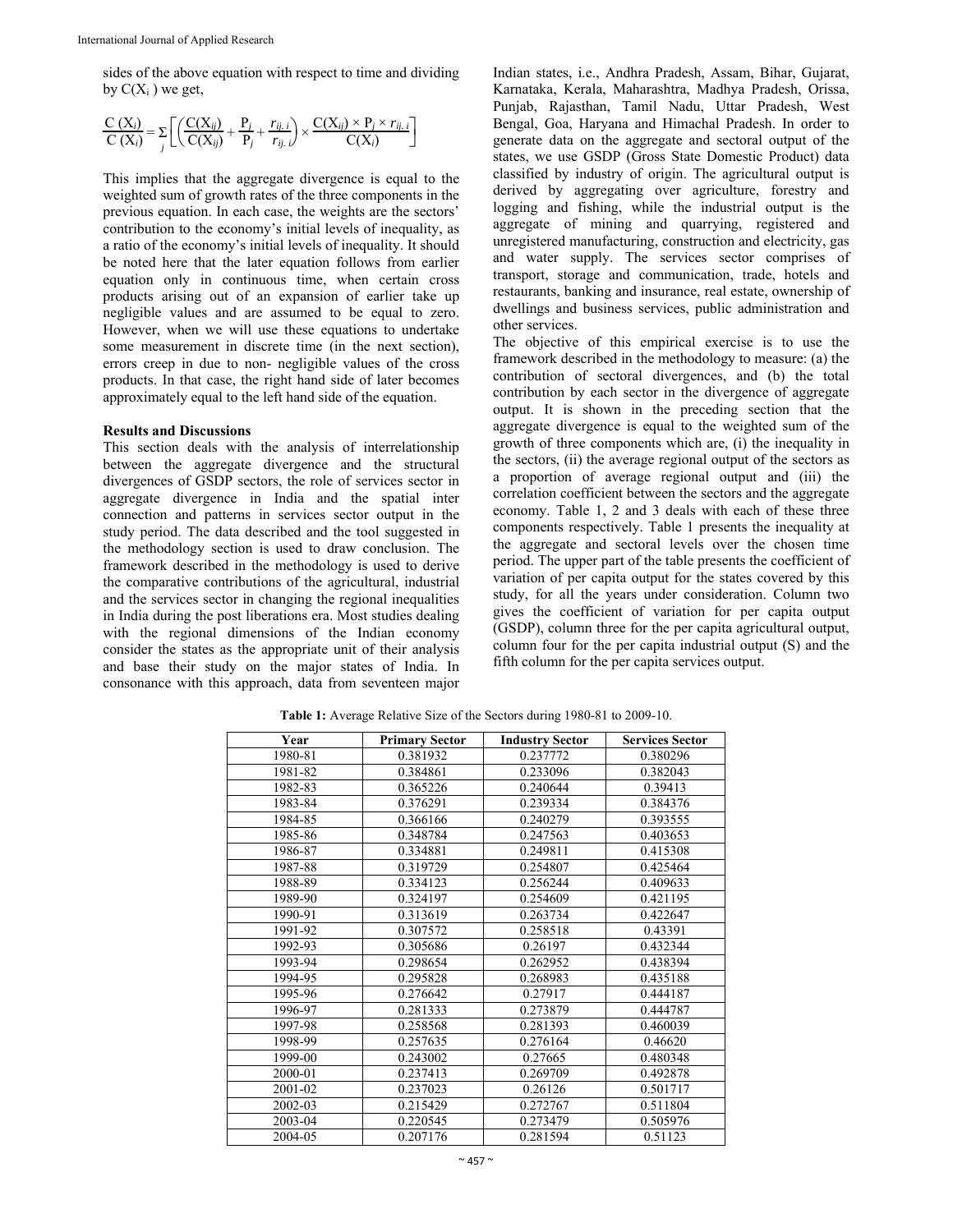| 2005-06            | 0.198882   | 0.285364 | 0.515754 |
|--------------------|------------|----------|----------|
| 2006-07            | 0.186843   | 0.292917 | 0.52024  |
| 2007-08            | 0.180783   | 0.292025 | 0.527192 |
| 2008-09            | 0.169981   | 0.288958 | 0.541061 |
| 2009-10            | 0.160448   | 0.284172 | 0.55538  |
| Pre reform period  | $-2.11563$ | 1.049619 | 1.248598 |
| Post reform period | $-3.44685$ | 0.506009 | 1.435494 |
| Over all           | $-2.83221$ | 0.700312 | 1.282937 |

*Source:* Author's calculation based on the methodology

The year wise average sectoral contribution of different sectors to GSDP in 17 major states from 1980-80 to 2009-10 is given in the Table-1. In the study period the agricultural and services sectors contributed about 38 percent each and manufacturing sector contributed about 23 percent to GSDP. A continuous fall in the proportional contribution of agriculture to GSDP is observed (-2.83 per cent per annum) and for manufacturing and services sectors the same is found to increase steadily. The contribution services sector is found to be larger among the two (1.28 percent). The growth of relative size of manufacturing was 0.7 percent. The growth of relative size of services sector was higher (1.44 percent) in post liberalisation period and compared to pre liberalisation period.

**Table 2:** Changing Linkages between the Sectors and the Economy during (1980-81 to 2009-10)

| Year               | <b>Primary Sector</b> | <b>Industry Sector</b> | <b>Services Sectors</b> |
|--------------------|-----------------------|------------------------|-------------------------|
| 1980-81            | 0.705265              | 0.921237               | 0.946642                |
| 1981-82            | 0.700042              | 0.914965               | 0.931786                |
| 1982-83            | 0.669912              | 0.919775               | 0.951596                |
| 1983-84            | 0.636402              | 0.924940               | 0.935265                |
| 1984-85            | 0.672607              | 0.927139               | 0.947585                |
| 1985-86            | 0.613898              | 0.915083               | 0.918436                |
| 1986-87            | 0.576004              | 0.917087               | 0.925282                |
| 1987-88            | 0.647901              | 0.907841               | 0.946917                |
| 1988-89            | 0.636969              | 0.943112               | 0.941014                |
| 1989-90            | 0.671533              | 0.946663               | 0.945515                |
| 1990-91            | 0.596901              | 0.952679               | 0.953849                |
| 1991-92            | 0.595795              | 0.950449               | 0.954680                |
| 1992-93            | 0.652370              | 0.960359               | 0.957703                |
| 1993-94            | 0.608780              | 0.962468               | 0.958095                |
| 1994-95            | 0.579666              | 0.965076               | 0.950291                |
| 1995-96            | 0.550403              | 0.961702               | 0.955476                |
| 1996-97            | 0.545886              | 0.965157               | 0.958778                |
| 1997-98            | 0.525998              | 0.970987               | 0.964289                |
| 1998-99            | 0.484633              | 0.979792               | 0.972205                |
| 1999-00            | 0.500907              | 0.969291               | 0.972615                |
| 2000-01            | 0.460069              | 0.960381               | 0.963473                |
| 2001-02            | 0.428744              | 0.960773               | 0.959509                |
| 2002-03            | 0.488047              | 0.960298               | 0.960072                |
| 2003-04            | 0.487610              | 0.964707               | 0.955389                |
| 2004-05            | 0.461669              | 0.966492               | 0.962025                |
| 2005-06            | 0.577962              | 0.967850               | 0.961134                |
| 2006-07            | 0.457477              | 0.963239               | 0.957511                |
| 2007-08            | 0.458115              | 0.958254               | 0.953095                |
| 2008-09            | 0.379370              | 0.960454               | 0.957797                |
| 2009-10            | 0.371048              | 0.958718               | 0.961748                |
| pre reform period  | $-1.00075$            | 0.214268               | $-0.01807$              |
| post reform period | $-2.15357$            | 0.016934               | 0.016735                |
| over all           | $-1.80172$            | 0.19811                | 0.10055                 |

*Source:* Author's calculation based on the methodology

The year wise correlation between the sectors and aggregated economy from 1980-81 to 2009-10 is given the Table 2. In the start of the study period the services sector is found to be highly integrated with aggregated economy about (0.94 per cent) followed by manufacturing sector (0.92 per cent) and agriculture sector (0.70 per cent). Further the link of agriculture sector with the rest of the economy is found to decline heavily, throughout the study period (-1.8 per cent) especially in the post reform period (-2.15 per cent). However, for the services and manufacturing sectors connect is found to increase at the same rate in post liberalization period at a very low rate (0.17 per cent).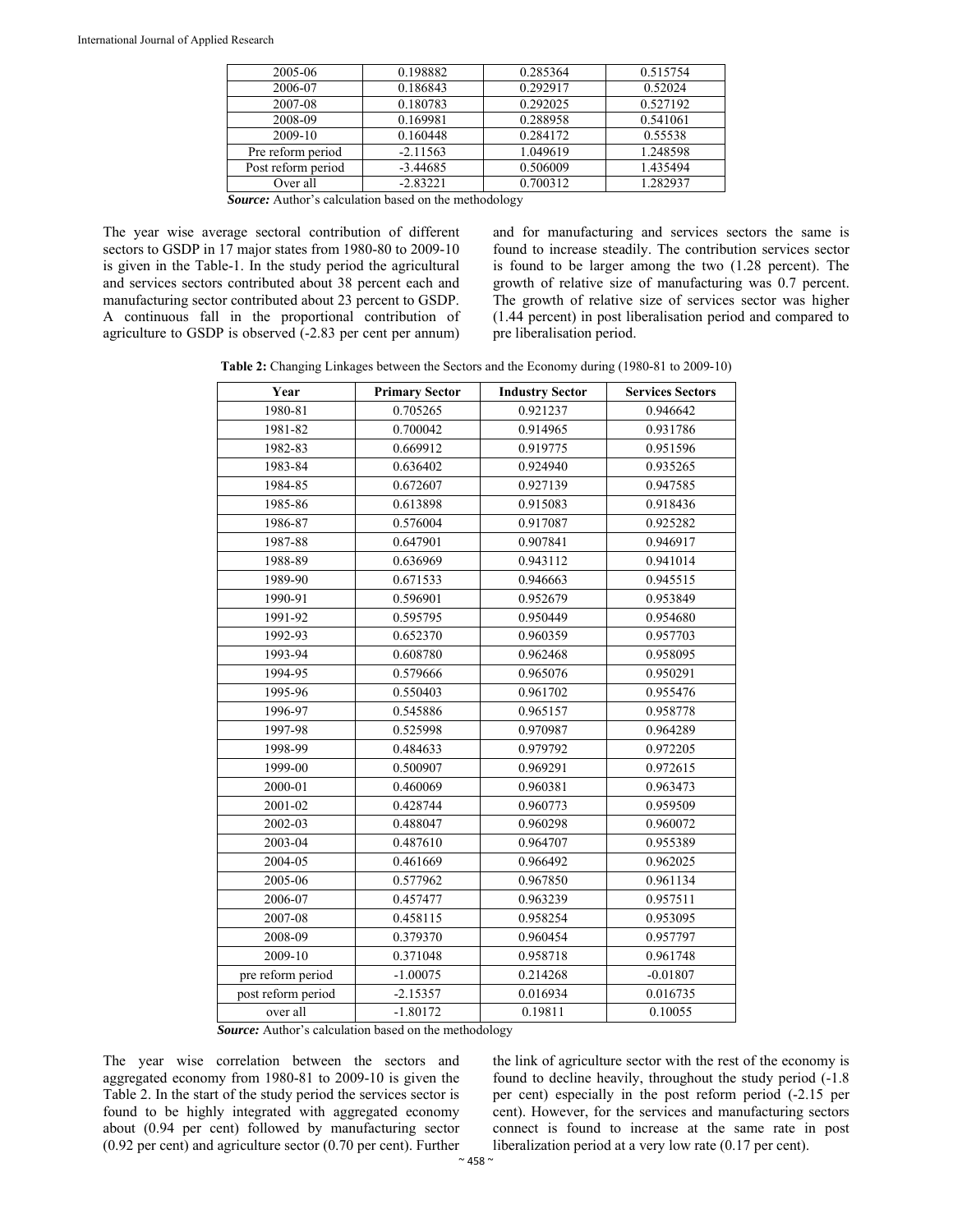| Year               | <b>GSDP</b> | <b>Agriculture</b> | Manufacture | <b>Services</b> |
|--------------------|-------------|--------------------|-------------|-----------------|
| 1980-81            | 0.5462      | 0.4829             | 0.8805      | 0.5880          |
| 1981-82            | 0.5045      | 0.4793             | 0.7752      | 0.5549          |
| 1982-83            | 0.5433      | 0.4917             | 0.8983      | 0.5655          |
| 1983-84            | 0.5035      | 0.4459             | 0.8225      | 0.5615          |
| 1984-85            | 0.5211      | 0.4513             | 0.8220      | 0.5788          |
| 1985-86            | 0.5057      | 0.5059             | 0.7568      | 0.5702          |
| 1986-87            | 0.5138      | 0.5145             | 0.8227      | 0.5483          |
| 1987-88            | 0.5405      | 0.5193             | 0.7525      | 0.6126          |
| 1988-89            | 0.5594      | 0.4783             | 0.8329      | 0.6330          |
| 1989-90            | 0.5612      | 0.5293             | 0.8190      | 0.5948          |
| 1990-91            | 0.6066      | 0.5115             | 0.9295      | 0.6578          |
| 1991-92            | 0.5983      | 0.5521             | 0.9578      | 0.6012          |
| 1992-93            | 0.6399      | 0.5362             | 1.0761      | 0.6079          |
| 1993-94            | 0.6302      | 0.5224             | 1.0225      | 0.6332          |
| 1994-95            | 0.6218      | 0.4930             | 0.9424      | 0.6808          |
| 1995-96            | 0.6421      | 0.5009             | 0.9252      | 0.7223          |
| 1996-97            | 0.6870      | 0.4830             | 1.0196      | 0.7807          |
| 1997-98            | 0.6714      | 0.4772             | 0.9981      | 0.7296          |
| 1998-99            | 0.7720      | 0.4546             | 1.2683      | 0.7996          |
| 1999-00            | 0.7538      | 0.4906             | 1.2810      | 0.7303          |
| 2000-01            | 0.7285      | 0.5154             | 1.3521      | 0.6549          |
| 2001-02            | 0.7470      | 0.4941             | 1.4536      | 0.6645          |
| 2002-03            | 0.7875      | 0.5488             | 1.4592      | 0.6844          |
| 2003-04            | 0.7813      | 0.5328             | 1.4449      | 0.6847          |
| 2004-05            | 0.7969      | 0.5323             | 1.4103      | 0.7130          |
| 2005-06            | 0.7858      | 0.5333             | 1.3265      | 0.7033          |
| 2006-07            | 0.7699      | 0.4975             | 1.3123      | 0.6962          |
| 2007-08            | 0.7448      | 0.5062             | 1.2438      | 0.6860          |
| 2008-09            | 0.7467      | 0.5086             | 1.2423      | 0.6920          |
| 2009-10            | 0.7666      | 0.4905             | 1.2437      | 0.7277          |
| Pre reform period  | 0.5904      | 0.9911             | $-0.6751$   | 0.8148          |
| Post reform period | 1.4525      | $-0.0446$          | 2.1066      | 0.4288          |
| Over all           | 1.7734      | 0.1956             | 2.2545      | 0.9369          |

**Table 3:** Aggregate and Sectoral Divergence Rates (1980-81 to 2009-10).

*Source:* Author's calculation

It is clear that the industrial and services sectors (0.88 and 0.59) had higher inequality than aggregate and agricultural sector (0.48 per cent) in the initial year of the study period. Further the Table 3 also points to inequality increasing for the aggregate economy throughout the study period. The rise is the lowest for the agriculture sector (0.2 per cent per annum) followed by services sector (0.94 per cent per annum) and highest for manufacturing sector (2.25 per cent per annum) in the study period. But for the services sector the divergence is sustained in pre (0.18 per cent) and post (0.43 per cent) liberalisation periods however for the agriculture and manufacturing sectors showing a reverse trend in pre and post liberalisation period.

**Table 4a:** Components of the Pre-reform Period Divergence (1980-81 to 1990-91) (per cent)

|                                            | Agriculture | Manufacturing | <b>Services</b> | <b>Total</b> |
|--------------------------------------------|-------------|---------------|-----------------|--------------|
| Contribution from Sectoral Divergences     | 39.98       | $-40.38$      | 53.49           | 53.09        |
| Contribution from changes in Relative Size | $-85.34$    | 62.78         | 81.96           | 59.40        |
| Contribution from Changing Linkages        | $-40.37$    | 12.81         | $-1.18$         | $-28.74$     |
| <b>Total Sectoral Contribution</b>         | $-85.73$    | 35.21         | 134.27          | 83.76        |

*Source:* Author's calculation

**Table 4b:** Components of the Post-reform Period Divergence (1990-91 to 2009-10) (per cent).

|                                            | Agriculture | Manufacturing | <b>Services</b> | Total    |
|--------------------------------------------|-------------|---------------|-----------------|----------|
| Contribution from Sectoral Divergences     | $-0.48$     | 55.84         | 11.52           | 66.88    |
| Contribution from changes in Relative Size | $-37.46$    | 13.41n        | 38.58           | 14.53    |
| Contribution from Changing Linkages        | $-23.40$    | 0.44          | 0.44            | $-22.50$ |
| <b>Total Sectoral Contribution</b>         | $-61.34$    | 69.70         | 50.56           | 58.91    |

*Source:* Author's calculation based on the methodology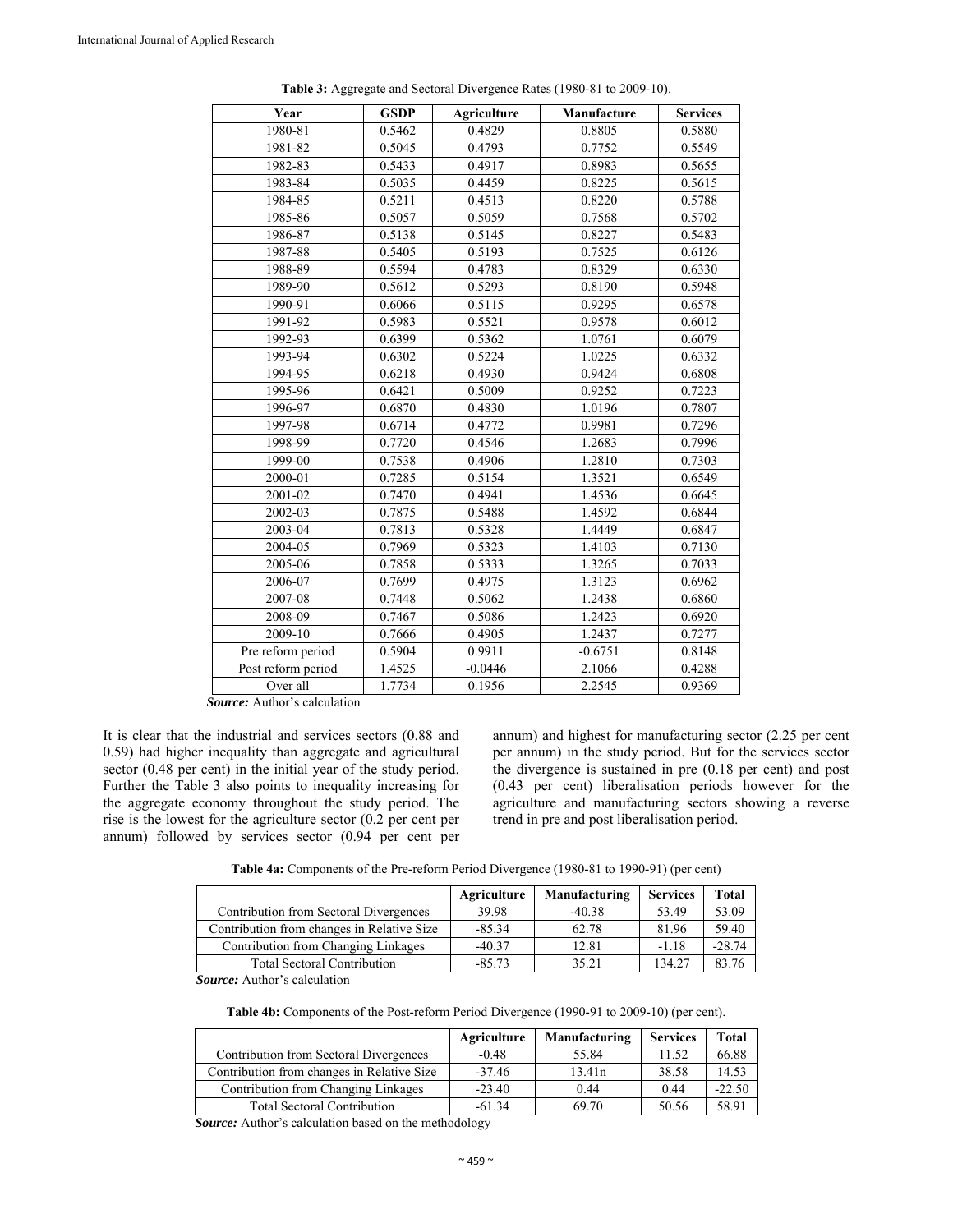|                                            | Agriculture | Manufacturing | <b>Services</b> | Total |
|--------------------------------------------|-------------|---------------|-----------------|-------|
| Contribution from Sectoral Divergences     | 2.62        | 44.89         | 20.47           | 67.99 |
| Contribution from changes in Relative Size | $-38.03$    | 13.94         | 28.03           | 3.94  |
| Contribution from Changing Linkages        | $-24.19$    | 35.76         | 172             | 13.29 |
| <b>Total Sectoral Contribution</b>         | $-59.60$    | 94.59         | 50.24           | 85.23 |
|                                            |             |               |                 |       |

|  | <b>Table 4c:</b> Components of the Aggregate Divergence (1980-81 to 2009-10) (per cent). |  |  |
|--|------------------------------------------------------------------------------------------|--|--|
|  |                                                                                          |  |  |

*Source:* Author's calculation based on the methodology

Table 4a to 4c highlights the total contribution of each sector in the study period. It is clear from the table that the services sector, despite having the lowest rate (20.47 per cent compound to 44.89 per cent of manufacturing sector) of divergence, has contributed significantly to GSDP divergence. Through this contribution of the services sector (50.24 per cent) was very high during the pre reform period (134.27 per cent), it is greatly moderated in the post-reform period (50.56 per cent).

#### **Major Findings**

- In the study period, on an average the agricultural and services sectors contributed about 38 percent each and manufacturing sector contributed about 23 percent to GSDP.
- A continuous fall in the proportional contribution of agriculture to GSDP is observed (-2.83 per cent per annum).
- The growth of relative size of manufacturing was 0.7 per cent and the services sector grows in relative size by 1.28 per cent.
- In the start of the study period the services sector is found to be highly integrated with aggregated economy about (0.94) followed by manufacturing sector (0.92) and agriculture sector (0.70).
- The link of agriculture sector with the rest of the economy is found to decline heavily, throughout the study period (-1.8 per cent) especially in the post reform period (-2.15 per cent).
- For the services and industry sectors connect is found to increase at the same rate in post liberalization period at a very low rate (0.17 per cent). But in the overall period it was vary thus, the industry sector has 0.19 per cent and the services sector has 0.10 per cent increases respectively.
- It is clear that throughout the period, the industrial and services sectors (0.88 and 0.59) had higher inequality than agricultural sector (0.48 per cent).
- The inequality was increasing for the aggregate economy throughout the study period. The rise was the lowest for the agriculture sector (0.2 per cent per annum) followed by services sector (0.94 per cent per annum) and highest for manufacturing sector (2.25 per cent per annum) in the study period.
- For the services sector the divergence momentum was sustained in pre (0.18 per cent) and post (0.43 per cent) liberalisation periods. For the agriculture and manufacturing sectors, a trend reversal was observed in pre and post liberalisation period. The regional agricultural output was diverging in the pre reform whole the post reform saw a convergence; but in services sector output was found to diverge at an accelerated pace in post reform period.
- The services sector, despite having the lower rate of divergence (20.47 per cent) compared to 44.89 per cent

of manufacturing sector, has contributed significantly to GSDP divergence.

 Among the three sectors the industry sector contributes was very high (94.59 per cent) to overall divergence followed by the services sector (50.24 per cent) and the primary sector contributes in terms of negative.

#### **Conclusion**

The study has found that that the Indian economy experienced divergence, both at the aggregate level and in each of the three sectors (agricultural, industrial and services). However, the divergence rate was quite uneven across the sectors. Though the contribution of services sector to growth acceleration is significant, a main contributor to regional divergence in many studies, this study found that the highest contributor to rate of divergence is the industrial sector. Interestingly, the relative sectoral divergence for the manufacturing is observed to be much higher in the post liberalization period compared to services sector, especially in the new millennium, the structural shift in the economy in favour of the services sector is raising the relevance of that sector to overall divergence. Therefore, the results show that although the divergences within the three sectors are largely responsible for the aggregate divergence, there are other contributory factors as well. In fact, the other significant factor is the structural transformation of the economy, which is responsible for a significant part of the aggregate divergence, while the changing interlinkages play an insignificant role.

### **References**

- 1. Ahluwalia MS. Economic Performance of States in Post Reform Period, Economic and Political Weekly, 2000, 6.
- 2. Anselin L. Spatial Econometrics: Methods and Models, Kluwer Academic Publishers: Dordrecht, The Netherlands, 1988.
- 3. Barro RJ. Economic Growth in a Cross Section of Countries. Quarterly Journal of Economics. 1991; 106(2):407-443.
- 4. Barro RJ, Sala-i-Martin X. Convergence. Journal of Political Economy. 1992; 100(2):223-251.
- 5. Barua A, Chakraborty P. Does Openness Affect Regional Inequality? A Case Study for India, Review of Development Economics, 2010; 14(3):447-465.
- 6. Bhattacharya BB, Sakthivel S. Regional Growth and Disparity in India: Comparison of Pre and Post-Reform Decades, Economic and Political Weekly. 2004; 6:1071-1077.
- 7. Cashin P, Sahay R. International Migration, Center-State Grants, and Economic Growth in the States of India, *IMF Staff studys*, 1996; 43:1.
- 8. Das TK. Convergence across Indian States: Cross-Sectional and Panel Estimations, South Asia Economic Journal. 2002; 3(2):227-239.